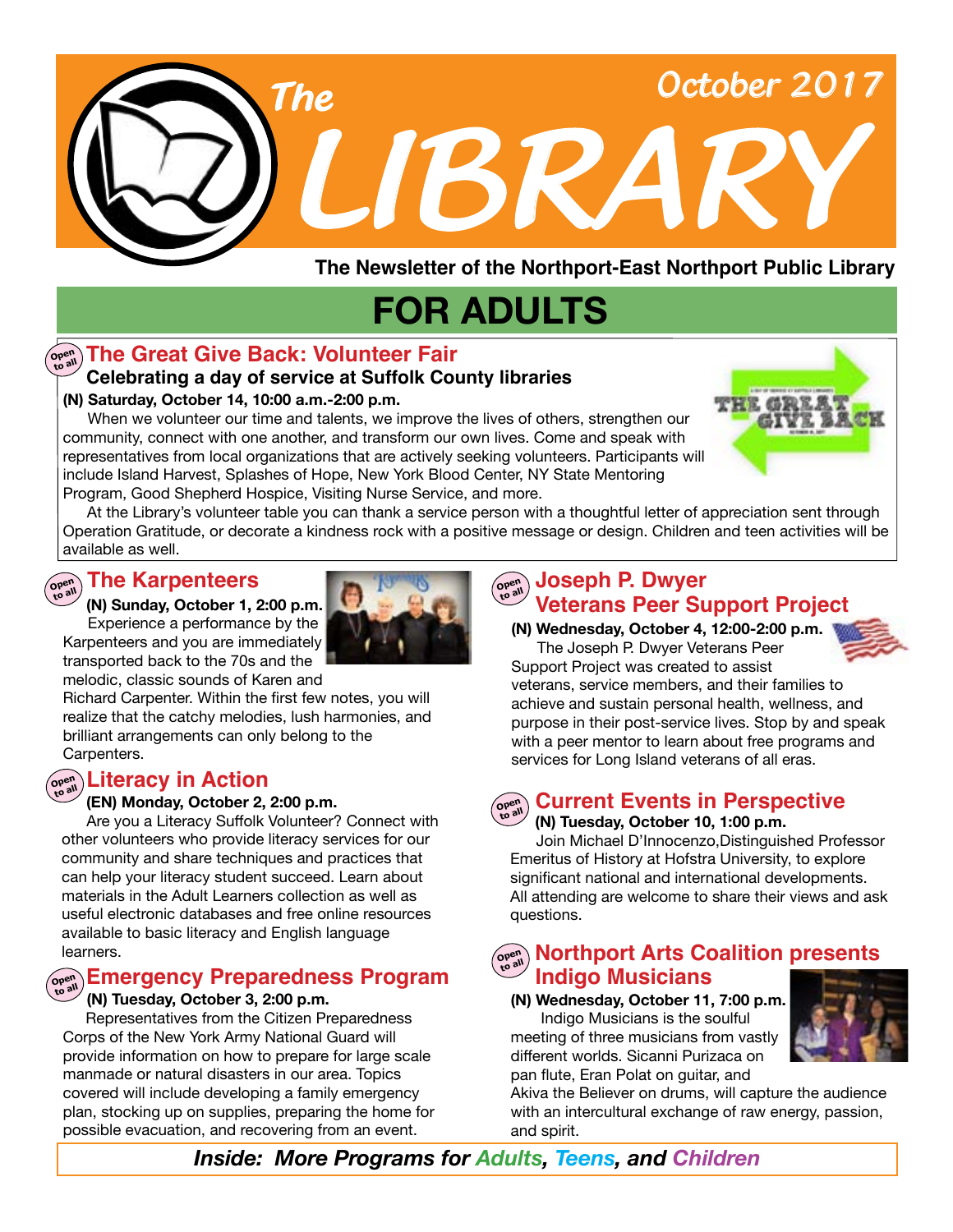## **FOR ADULTS**

## **Poetry Readers**

#### **(EN) Friday, October 20, 7:30 p.m.**

 Bill Lauter has been performing for decades in the music community on Long Island and offers a unique voice. He is a bass baritone singer who accompanies himself on steel and nylon string guitars, and his program will feature primarily traditional and popular folk songs with historical backgrounds.

## $\left(\begin{smallmatrix} \mathsf{open}\ \mathsf{on} \mathsf{on} \end{smallmatrix}\right)$  **Hungrytown**

#### **(N) Monday, October 16, 2:00 p.m.**

 Our country changed during these six decades due to war, economic collapse, and demands for civil rights. Artists responded in complex and diverse ways, and the current exhibition at the Whitney Museum of American Art honors their efforts. Join art historian and professor Mary Vahey as she discusses some of the everyday relationships, institutions, and activities that have shaped our lives and are uniquely American.

 **(N) Sunday, October 22, 2:00 p.m.** After more than a decade of worldwide touring and three album releases,

 **(N) Tuesday, October 24, 7:00 p.m.** Award-winning author and historian Kerriann Flanagan Brosky will be here to discuss her latest book *Historic Crimes of Long Island: Misdeeds from the 1600s to the 1950s*. Beyond our idyllic countryside and suburban communities lies a murky history of murder and mayhem. Ms. Brosky will uncover some of the most ghastly and fascinating historical crimes committed on Long Island.

Rebecca Hall and Ken Anderson have earned a reputation for the quality and authenticity of their songwriting. Hungrytown's music has received extensive radio airplay and has appeared on several television shows. We are thrilled that these traveling musicians are making a stop at our library!

## $\frac{\partial P}{\partial x}$  Historic Crimes of Long Island

#### **(N) Friday, October 27, 7:30 p.m.**

## **Open to all How to Get a Civil Service Job**

#### **Introduction to Windows 10 On**

 Come hear Canta Libre in a new program of recently discovered gems for harp, flute, and strings, including Faure, Sir Arnold Bax, Rohozinski, Turina, Nino Rota, Bernard Andres,

and more. Meet and greet reception to follow. Do not miss this rare opportunity to hear Canta Libre in your own backyard!

## **Open to all Fireside Friday: Folk Singer/Guitarist Bill Lauter**

## $\lim_{\omega \to 0}$  Northport Arts Coalition's **Do-ing Music presents Canta Libre Chamber Ensemble**

## **Computer Classes**



## **FOR ADULTS**

#### **(EN) Wednesday, October 11, 7:00 p.m.**

Learn the basics of database design and management including planning and defining a database, understanding fields, records, tables, queries, and more. Prerequisite: computer experience. For intermediate and advanced computer users. Registration begins October 2. ([NENC226\)](http://alpha1.suffolk.lib.ny.us/record%3Dg1057769~S43)

## **Where We Are: Selections from Open to all the Whitney's Collection,1900-1960**

### **Jumpstart Your Health Career**

#### **(EN) Wednesday, October 25, 6:30 p.m.**

 Have you always wanted a career in health care but did not know where to start or what you wanted to do? Rosemary Nagler, RN, BS, MSNed, Assistant Principal of Health Careers at Western Suffolk BOCES will discuss how to join this fast growing career sector. Learn about the many different health care jobs including diagnostic sonographer, surgical technician, medical assistant, and central sterile tech. You can be trained in 18 months or less for positions at hospitals, surgical centers, and other medical facilities. Registration begins October 4. ([NENR123\)](http://alpha1.suffolk.lib.ny.us/record%3Dg1076569~S43)

#### **(EN) Wednesday, October 18, 7:00 p.m.**

This seminar is designed for job seekers who need updated job placement skills necessary to land their dream job. Topics include resumes, references, networking, interviewing, and negotiating. Registration begins October 4. ([NENR122\)](http://alpha1.suffolk.lib.ny.us/record%3Dg1076567~S43)

 **(N) Monday, October 16, 7:00 p.m.** 

A Suffolk County Department of Civil Service representative will discuss Civil Service employment opportunities in the county, towns, schools, libraries, and villages.

 **(N) Monday, October 2, 7:00 p.m.**

 This hands-on class provides an understanding of the latest version of Windows. Learn how to use the desktop to work with files, folders, and applications. Use the new start menu, help, search, and much more. Prerequisite: basic computer knowledge. Registration is underway. ([NENC224](http://alpha1.suffolk.lib.ny.us/record%3Dg1066488~S43))

## **The Job Search: How to Find Your Dream Job**

 **(N) Saturday, October 28, 9:30 a.m.-12:30 p.m.**  *William J. Brosnan Building parking lot, across from Northport Library (rain or shine)*

## **Open to all The Un-***Belize***-able Turneffe Atoll**

Bring your personal documents and watch as they are shredded in the shredding truck operated by A Shred Away Inc.

**Limit:** 3 boxes (standard size storage box) or 3 bags (paper or clear plastic)

#### **Open to all Document Shredding Day**

**Recommended items:** household bills, bank state ments, receipts, medical, insurance, and tax records

**Prohibited items:** plastic, wet paper, metal, books, CDs, credit cards, film, photographs

**This service is available on a first come, first served basis and will end at 12:30 p.m. or when the truck is full.**

### **Career Classes**

#### **Open to all SeniorNet: Internet Security**

#### **(EN) Friday, October 6, 2:00 p.m.**

Protecting your computer from cyber-attacks includes properly setting up your web browsers. Join us to learn how to secure your computer from attacks via the Internet. Discussion includes anti-virus software, firewalls, malware, phishing, private browsing, and security settings for MS Edge, MS Internet Explorer, Firefox, and Google Chrome.

## **Introduction to Microsoft Access**<br>Mon /(EN) Wednesday Ostaber 11, 7:00 n m

## **October is Computer Learning Month!**

#### **Open to all SeniorNet: Dazzling iPad Apps**

### **(N) Thursday, October 26, 2:00 p.m.**

Much of the iPad's popularity is due to the more than 1.5 million apps that users can download, many of which are free. Join us for a demonstration of apps that take advantage of the iPad's unique multimedia and display attributes, including educational, reading (e-books and e-magazines), and entertainment apps. Bring your iPad or iPhone.

#### **(N) Wednesday, November 1, 7:00 p.m.**

## **Open to all Understanding and Organizing Music on Your Mobile Device**

In this lecture and demo class, learn where to find and buy music, how to work with playlists, and how to organize your music libraries. Learn about hoopla, the library's digital music service. Safety and pirating will also be discussed. Bring your device—Apple or Android—and your questions.

 **(N) Thursday, October 12, 7:00 p.m.** 

 Located 20 miles from Belize City, Turneffe is one of three atolls found on the Belize Barrier Reef. Dive with the "Fish Guy" Chris Paparo as he illustrates, through photographs and videos, the many fascinating creatures that call this pristine reef home.

 **(EN) Thursdays, October 12, 19, 26, November 2, 9, 16, 2:30 p.m.**

 Life and love, war and peace, friends and family—these are only a few of the topics that poets have pondered and written about over the centuries. To sample their thoughts on these and other themes, join Bob Little and the Poetry Readers.

> **(N) Sunday, October 29, 1:30 p.m.** Come enjoy a lecture about the

#### *Abbott and Costello* **Open to all** *Meet Frankenstein*

making of the film, a memorabilia display, and a viewing of the Halloween classic, presented by the Professor of Comedy and movie historian Larry Wolff. Be prepared for a howling good time!

#### **Intermediate Microsoft Access Hands (N) Monday, October 23, 7:00 p.m. On**

Learn more about the popular database program Microsoft Access. Topics include working with tables, forms, queries, filters, and searches. Prerequisite: Introduction to Microsoft Access. For intermediate and advanced computer users. Registration begins October 10. [\(NENC228\)](http://alpha1.suffolk.lib.ny.us/record%3Dg1067231~S43)

Work with images and pictures. Learn how to alter images including sizing, shaping, and coloring. Retouch, filter, and add effects to create works of art, or simply use the editing tools to enhance your digital photos. Prerequisite: experience with a Mac computer. Registration begins October 2. ([NENC227](http://alpha1.suffolk.lib.ny.us/record%3Dg1076582~S43))



**Medicare Counseling (EN) Wednesday, October 11, 10:00 a.m.-12:00 p.m.** ([NENA687](http://alpha1.suffolk.lib.ny.us/record%3Dg1076220~S43)) **(N) Tuesday, October 17, 9:30-11:30 a.m.** [\(NENA688\)](http://alpha1.suffolk.lib.ny.us/record%3Dg1076221~S43)



 $-2 -$ 

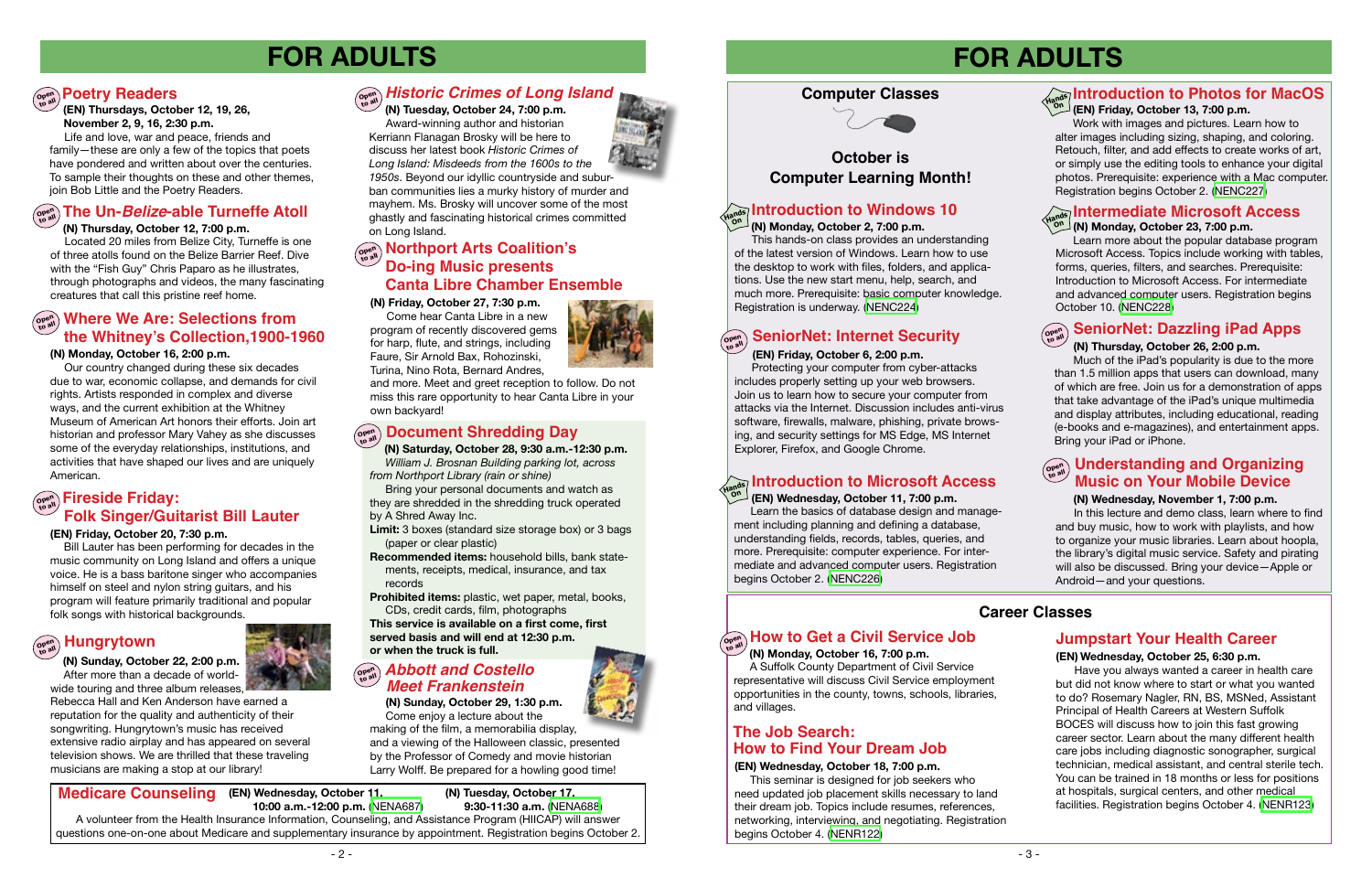## **FOR TEENS**

**Registration for the following Teen Programs and Volunteer Opportunities begins October 3.**

### **(N) Friday, October 6, 7:00-8:00 p.m.**

 **(N) Tuesday, October 10, 3:30-5:00 p.m.** Chill out out after school and decorate a wooden sugar skull with Sharpie markers!

 Come join our new monthly Friday night teen program where we try different snacks and drinks from around the world! This month we will explore the culinary treats of our neighbor to the south, Mexico. [\(NENY171\)](http://alpha1.suffolk.lib.ny.us/record%3Dg1076481~S43)

## **Snack Around the World: Mexico**

 **(EN) Tuesday, October 3, 3:30-5:00 p.m.**

#### **(N) Friday, October 13, 7:00-8:30 p.m.**

## **Sharpie Club drop in**

 Hadoken! Join your friends in this PlayStation 4 Street Fighter V competition. Prizes will be awarded to the top three players. [\(NENY172\)](http://alpha1.suffolk.lib.ny.us/record%3Dg1076482~S43)

## **Street Fighter V Competition**

#### **Teen Volunteer Opportunities**

*Open to students in grades 7-12* You may choose one volunteer opportunity in addition to Teen Advisory Board.

Please note: These courses promote safe driving and help participants maintain *their driving skills. Check with your insurance company about the specific premium and point reductions available to you.*

*You may choose one session:* **(N) Saturday, October 14, Session 1-10:00-11:00 a.m.** ([NENY178\)](http://alpha1.suffolk.lib.ny.us/record%3Dg1076511~S43) **Session 2-11:00 a.m.-12:00 p.m.** [\(NENY179](http://alpha1.suffolk.lib.ny.us/record%3Dg1076515~S43)) **Session 3-12:00-1:00 p.m.** ([NENY180](http://alpha1.suffolk.lib.ny.us/record%3Dg1076516~S43)) **Session 4-1:00-2:00 p.m.** [\(NENY181\)](http://alpha1.suffolk.lib.ny.us/record%3Dg1076518~S43)

 Assist children with a craft for the Great Give Back and earn volunteer credit.



## *Pirates of the Caribbean: Dead Men Tell No Tales*

**Fridays, (N) October 20, and (EN) October 27, 2:00 p.m.**

Library only. ([NENA684](http://alpha1.suffolk.lib.ny.us/record%3Dg1075433~S43)) Fee: \$20 for AARP members (\$25 for nonmembers) payable to AARP by check or money order only at registration.

Captain Jack Sparrow searches for the trident of Poseidon while being pursued by an undead sea captain and his crew. Rated PG-13. 129 minutes.

## **Friday Movies**



#### *The Mummy* **Fridays, (N) October 6, and (EN) October 13, 2:00 p.m.**

An ancient princess is awakened from her crypt beneath the desert, bringing with her a malevolence grown over millennia, and terrors that defy human comprehension. Rated PG-13. 110 minutes



*Closed captioning will be displayed.*



## **FOR ADULTS**

## **Defensive Driving**

## **AARP Smart Driver Course**

**(N) Saturday, October 7, 9:30 a.m.-4:00 p.m.** Applications are currently available at both library

buildings. Fee: \$36

#### **(EN) Thursdays, November 2 & 9, 9:30 a.m.-12:30 p.m.**

Registration begins October 12 at the East Northport Library only. [\(NENA689](http://alpha1.suffolk.lib.ny.us/record%3Dg1076203~S43)) Fee: \$20 for AARP members (\$25 for nonmembers) payable to AARP by check or money order only at registration.

#### **(EN) Saturday, November 4, 9:30 a.m.-4:00 p.m.**

Applications are available at both library buildings beginning October 13. Fee: \$36



**(EN) Tuesdays, October 10 & 17, 6:00-9:00 p.m.** Registration is underway at the East Northport **Truth Be Told (N) Thursday, October 5, 7:00 p.m.** Our nonfiction group will discuss

*The Bad-Ass Librarians of Timbuktu: And Their Race to Save the World's Most Precious Manuscripts* by Joshua Hammer.

## *Book Groups*

**(N) Monday, October 30, 7:00 p.m.**

 The group will discuss *The Other Einstein*  by Marie Benedict.

**(N) Thursday, October 12, 2:00 p.m.** The group will discuss *Mary Coin* by Marisa Silver.

*Copies of the discussion books are available at the Northport Library Circulation Desk.* 

### **Truth Be Told**

## **Novel Ideas**

## **Page Turners**

**(EN) Thursdays, October 5, 12, 26,** 

 **November 2, 9, 16, 30, 7:00 p.m.**

This series will continue to help you develop your English reading, writing, speaking, and listening skills. Registration is underway. ([NENR125](http://alpha1.suffolk.lib.ny.us/record%3Dg1075551~S43))

## **ESL for Adults**

**(EN) Tuesdays, October 10, 24, November 14, 28, December 12, 7:00 p.m.** 

Meet new friends and practice your English language conversation in a relaxed and friendly environment. Registration is underway. [\(NENR127](http://alpha1.suffolk.lib.ny.us/record%3Dg1075550~S43))

#### **(EN) Friday, October 27, 7:00 p.m.**

### **Let's Talk: English Conversation**

This informal reading group is designed for intermediate English language learners and emergent literacy readers. Pick up this month's reading selection at the East Northport Circulation Desk.

## **Crafty Teens: The Great Give Back Volunteer Fair**



## **Open to all Quick Reads**

## **Short Story Central**

**(N) Tuesday, November 7, 7:00 p.m.** Selections from *Eveningland* by Michael Knight will be available for pick-up in the Northport building beginning October 1.

#### **Wednesday, October 4,**

 **(N) 9:30-10:30 a.m., and (EN) 11:00 a.m.-12:00 p.m.**  A nurse from Visiting Nurse Service is available to provide a free blood pressure check.



## **Blood Pressure Check**

#### **(N) Wednesday, October 18, 7:00-8:00 p.m.**

 Our philosophy club is a great opportunity for teens to delve into life's big questions in an enthusiastic atmosphere of free thinking, energetic exchange, and unique perspectives. Food for thought (refreshments) will be served. Newcomers are always welcome. [\(NENY173](http://alpha1.suffolk.lib.ny.us/record%3Dg1076483~S43))

### **Socrates Café**

#### *Open to students in grades 8-12*

#### **(N) Friday, October 20, 7:30-8:45 p.m.**

 Do you love to write? Join fellow writers to discuss your ideas and get feedback on your work. New members are welcome. [\(NENY174\)](http://alpha1.suffolk.lib.ny.us/record%3Dg1076487~S43)

## **Teen Writers Workshop**

#### **(N) Saturday, October 21, 2:00-3:30 p.m.**

 Make amazing Halloween cupcakes using fondant, molds, and cutters. You will impress your family and friends with your spooktacular creations. ([NENY175](http://alpha1.suffolk.lib.ny.us/record%3Dg1076488~S43))



### **Wicked Cool Cupcakes**

**(EN) Wednesday, October 11, 3:45-5:00 p.m.** Volunteers will assist children in grades 1-5 with Lego projects. [\(NENY176](http://alpha1.suffolk.lib.ny.us/record%3Dg1076489~S43))

### **Legos Volunteers**

#### **(N) Saturday, October 14, 10:00 a.m.-2:00 p.m.**

 Pass on a positive message and give someone a reason to smile. Decorate rocks with kind words and colorful designs and earn one hour of service credit.

> **(N) Wednesday, October 18, 7:00-8:00 p.m.** Join us as a local Relay for Life representative talks about this annual event held at Northport High School and you will receive volunteer credit for attending. ([NENY182\)](http://alpha1.suffolk.lib.ny.us/record%3Dg1076491~S43)

**(N) Thursday, October 19, 3:45-5:45 p.m.** Assist young children as they create a cool Halloween pendant. ([NENY185](http://alpha1.suffolk.lib.ny.us/record%3Dg1076492~S43))

## **Glow-in-the-Dark Pendant Volunteers**

**(N) Thursday, October 19, 6:45-8:00 p.m.** Earn volunteer credit and help children learn how to play chess. A basic knowledge of the game is required for all volunteers. [\(NENY183](http://alpha1.suffolk.lib.ny.us/record%3Dg1076499~S43))



#### **Kindness Rocks Volunteers: The Great Give Back Volunteer Fair drop in**

### **Chess Club Volunteers**

**(N) Saturday, October 21, 10:45 a.m.-12:00 p.m.** Earn volunteer credit and assist children as they make spooky crafts. ([NENY184](http://alpha1.suffolk.lib.ny.us/record%3Dg1076506~S43))

### **Teen Advisory Board: Relay for Life**

## **Craft Spooktacular Volunteers**

The Northport-East Northport Public Library is joining libraries and schools around the country to celebrate Teen Read Week. This year's theme is *Unleash Your Story*, which encourages teens to explore their own stories as well as find biographies, autobiographies, and more in their local library. Plan a visit to the library for your reading materials.



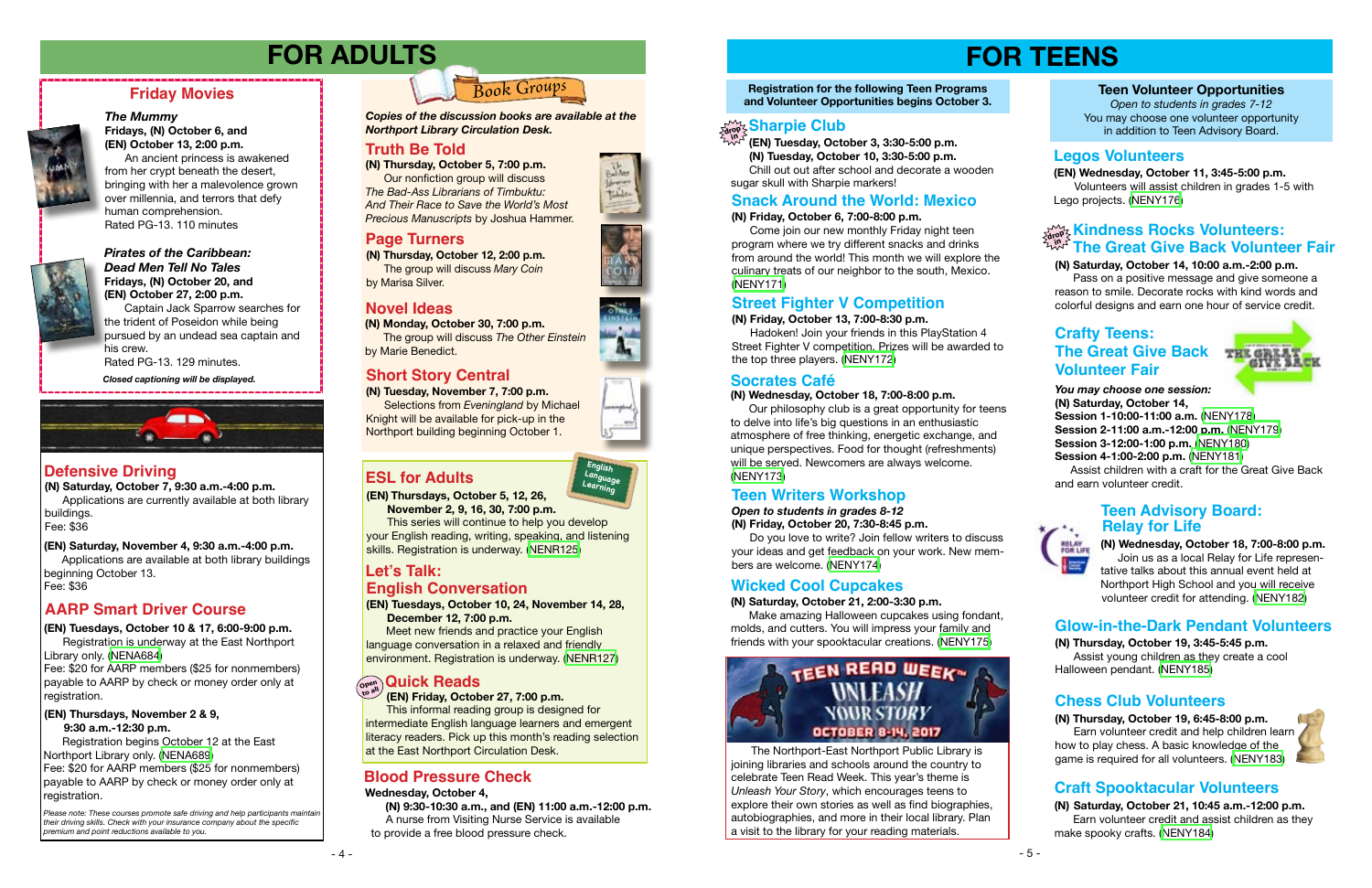

**(EN) Wednesdays, October 25, November 1, 8, 15, 10:00 a.m.** 

*Children 1-3 years with adult; siblings welcome*

 Child development experts will be on hand to answer your questions while your children play with age-appropriate toys. The program also includes an open-ended art activity and a circle time with stories and songs. (60 min.) [\(NENJ291](http://alpha1.suffolk.lib.ny.us/record%3Dg1076409~S43))

#### **(EN) Mondays, October 16, 23, 30,**

 **10:00 a.m.** ([NENJ289](http://alpha1.suffolk.lib.ny.us/record%3Dg1076400~S43)) **or 11:00 a.m.** ([NENJ290](http://alpha1.suffolk.lib.ny.us/record%3Dg1076400~S43)) *Children 1-3 years with adult; siblings welcome*

### **Sing and Play Programs for families**

 Sing songs and rhymes while using scarves, bells, balls, and hoops that engage children with music and physical activity to reinforce early literacy skills and foster a love of language. (30 min.)

# **FOR CHILDREN**

**Registration for the following Road to Reading series programs begins October 5. (***One series program per child please***)** 

## **1,2,3 Learn with Me**

**Program for children and accompanying adult; no siblings please** 

**(N) Thursdays, November 2, 9, 16, 10:00 a.m.**

#### $\mathbb{H}_{\mathbb{H}^{\infty}_{\mathbb{C}}}\times\mathbb{H}$ alloween Craft Spooktacular **in**

The club meets monthly through January 2018, when an election will be held to determine which

*Children birth-23 months with adult; no siblings* Enjoy rhymes and songs with your young child in this program focusing on nursery rhymes. The natural rhythm of the language encourages an awareness of the sounds that are the building blocks of words essential for language development and early literacy. (30 min.) ([NENJ292](http://alpha1.suffolk.lib.ny.us/record%3Dg1076390~S43))



## **Mother Goose Rhyme Time**

## **Glow-in-the-Dark Pendant**

**(N) Thursday, October 19, 4:00 p.m.** *Children in grades 3-5*

Magic can be a great way to help develop interactive social skills. A professional magician will give closeup demonstrations that include the audience and reveal the secrets behind certain magic tricks. Materials will be provided for those who would like to practice tricks at home. (45 min.) Registration begins September 25. ([NENJ286](http://alpha1.suffolk.lib.ny.us/record%3Dg1075150~S43))

 Create a cool Halloween accessory, perfect for spooky nights. (90 min.) Registration begins October 5. [\(NENJ298\)](http://alpha1.suffolk.lib.ny.us/record%3Dg1075721~S43)

 **(N & EN) Fridays, October 6, 13, 20, 10:00 a.m.** *Children birth-5 years with adult; siblings welcome*

#### $\mathcal{H}_{\mathsf{avg}}$  Pajama Storytime **in**

 Stop by for this drop-in storytime. We will read stories, sing songs, share rhymes and fingerplays, and have fun in this interactive program for families. (30 min.)

## **drop in Books a Poppin'**

- 7 -

# **FOR CHILDREN**



 **(N) Saturday, October 21, 11:00 a.m.** *Children 4 years and up with adult;* 

*siblings welcome*



**in (N) Tuesday, October 24, 7:00 p.m.** *Children in grades 4 and up*

 Enjoy a room full of crafts to delight Halloween lovers of all ages. A small group experience will be provided. (60 min.)

> book the members think is the best of the year. We will be discussing Newbery contender *Orphan Island* by Laurel Snyder. New members are always welcome. (60 min.)

## **Inclusive Family Magic**

**(EN) Saturday, October 7, 11:00 a.m.** *Children in grades K-5 with adult; siblings welcome*

## $\frac{d\mathbf{w}}{dt}$  Meet Best-Selling Author **Candace Fleming**

Dance, drum, sing, and move in a musical adventure! This upbeat, interactive program led by music educator Jack Licitra will allow children to experience music as an outlet for energy and creativity. (60 min.) Registration begins October 14. [\(NENJ301\)](http://alpha1.suffolk.lib.ny.us/record%3Dg1075518~S43)



 **(N) Friday, October 6, 7:00 p.m.** *Children 1-4 years with adult; siblings welcome*

Children learn to use their minds as well as their muscles while having fun building with various blocks and playing with other children. (45 min.)

#### **drop in Block Party!**

 **(EN) Tuesday, October 10, 7:00 p.m.**

*Children birth-5 years with adult; siblings welcome* Get your body moving in this evening family storytime. Enjoy action rhymes and songs, as well as stories! (30 min.)

#### **Anything Goes Legos drop**

 **(EN) Wednesday, October 11, 4:00 p.m.**  *Children in grades 1-5*  Use the Library's Legos to build your own creation that will go on display in the Children's Room. (45 min.)



#### **Community Give Back Craft drop**

 **(N & EN) Saturday, October 14, in**

 **10:00 a.m.-2:00 p.m.** *Children in grades K-5; adults and siblings welcome*  **Come anytime during the Volunteer** Fair to create and decorate tea bag cozies for Atria Senior Living residents.

#### **Chess Club drop**

**(N) Thursday, October 19, 7:00 p.m.** *Children in grades 3-6* **in**

 Chess teaches children foresight, helps to expand self-confidence, and sharpens the ability to focus. All skills are welcome, but a basic knowledge of the game is required. (45 min.)



#### **Paws to Read**

**(N) Friday, October 20, 6:30, 6:45, 7:00, or 7:15 p.m.** *Children in grades 1-5*



 Hot diggity dog! Fetch a good book and sign up for a 15-minute reading session with a certified therapy dog. Registration begins October 5. ([NENJ299](http://alpha1.suffolk.lib.ny.us/record%3Dg1075263~S43))

> *Stop by the Library and pick up the October bookmark by Kayla Vig. A reading list compiled by Children's Librarians is on the back.*



## $\frac{1}{\alpha_0}$  **Halloween Parade**

### **The Bookmark Spot**

**(N) Friday, October 27, 3:30 p.m.** *Children in grades K-5; adults and siblings welcome*

Candace Fleming, author of numerous

children's books such as *Bulldozer Helps Out*, *Giant Squid*, and *Oh, No!,* will demonstrate how she creates picture books and researches her nonfiction bestsellers. This is an exciting opportunity for children and their parents to get up close and personal with a celebrity in the world of children's literature. Children will make a craft inspired by Ms. Fleming's work. (45 min.)

### **Sensory Rhythms**

#### **(N) Saturday, November 4, 3:00 p.m.**

*Children in grades K-2 with adult; siblings welcome*

 **(N) Tuesday, October 31, 10:00 a.m.**  *Children with adult* 

Join us for a special Halloween storytime featuring spooky tales and songs. We will finish with a parade and a special treat for each child. Don't forget to wear your costume! (45 min.)



Thanks to our generous and caring patrons, many children in need started school with a new backpack filled with school supplies distributed by Family Service League.